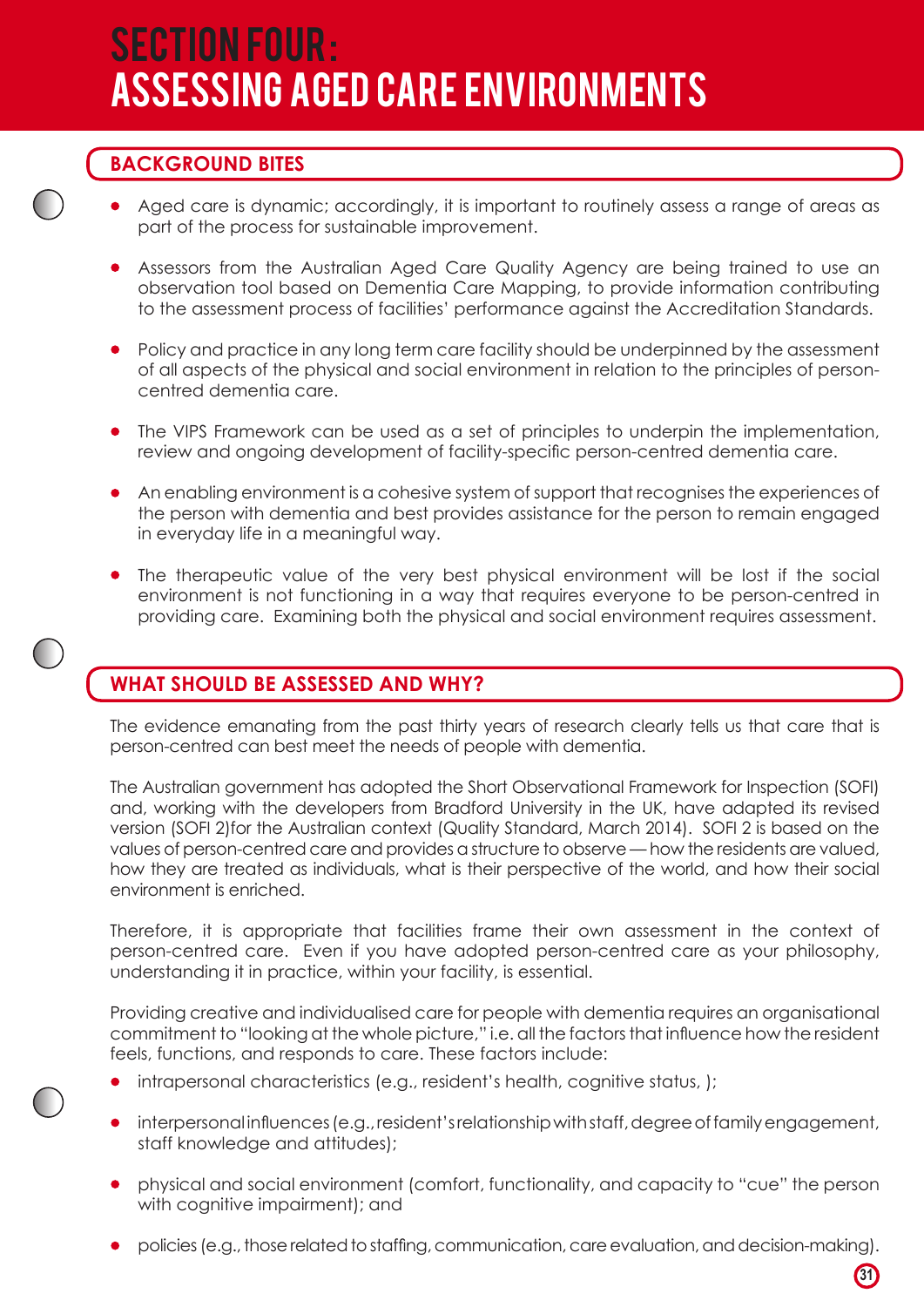Consider the contents of Box 3 adapted from the work of Dawn Brooker (2007) in which she outlines the outcomes when there is a lack of balance and/or inappropriate emphasis across the different definitional elements of person-centred care. You may recognise one or more of these.

| <b>UNDER-EMPHASIS OF THIS ELEMENT</b>                                                                                                | <b>ELEMENT</b> | <b>EMPHASIS PLACED ON THIS</b><br><b>ELEMENT BUT NOT OTHERS</b>                                                                   |
|--------------------------------------------------------------------------------------------------------------------------------------|----------------|-----------------------------------------------------------------------------------------------------------------------------------|
| Discrimination within care organisations and policy<br>agenda against people with dementia and those<br>who care for them.           | V              | Care evangelism. Platitudes<br>that people agree with but<br>don't know how to put into<br>practice.                              |
| Chaotic and inappropriate assessment and care<br>plans for people with complex needs and life<br>histories.                          |                | Lots of paperwork. Care<br>plans are all different from<br>each other but meet<br>individual needs only within<br>a narrow range. |
| Care will not meet the priorities of the individual.<br>High levels of responsive behaviour and learned<br>helplessness.             | P              | Lots of information<br>collected but never used<br>appropriately.                                                                 |
| Poor communication and lack of dementia-aware<br>interpersonal skills by staff.<br>Organisational emphasis on safety and aesthetics. |                | Unquestioning following<br>of techniques. Frequent<br>changes in direction as<br>latest techniques are tried<br>and discarded.    |

#### **BOX 3: INAPPROPRIATE EMPHASIS ON ELEMENTS OF PERSON-CENTRED DEMENTIA CARE**

Consider whether the facility in which you work has evaluated the readiness or progress towards changing the culture to better support person-centred care? Does the facility regularly evaluate or monitor…

- the physical environment in relation to supporting people with dementia?
- the staff perceptions of dementia and person-centred dementia care?
- staff understanding of personhood?
- the levels of empowerment across staff?
- the availability and accessibility of organisational support?
- the levels of resident well-being?
- the levels of family involvement?

**32**

- the interventions/strategies used to address responsive behaviour?
- the impact of activities provided in the facility?

The thought of collecting more information on top of everything else that has to be done can send even the most even-tempered staff member into a frenzy.

Knowing where to start and what tools to use can be an overwhelming challenge.

This section of the manual provides some basic ideas about what might be useful.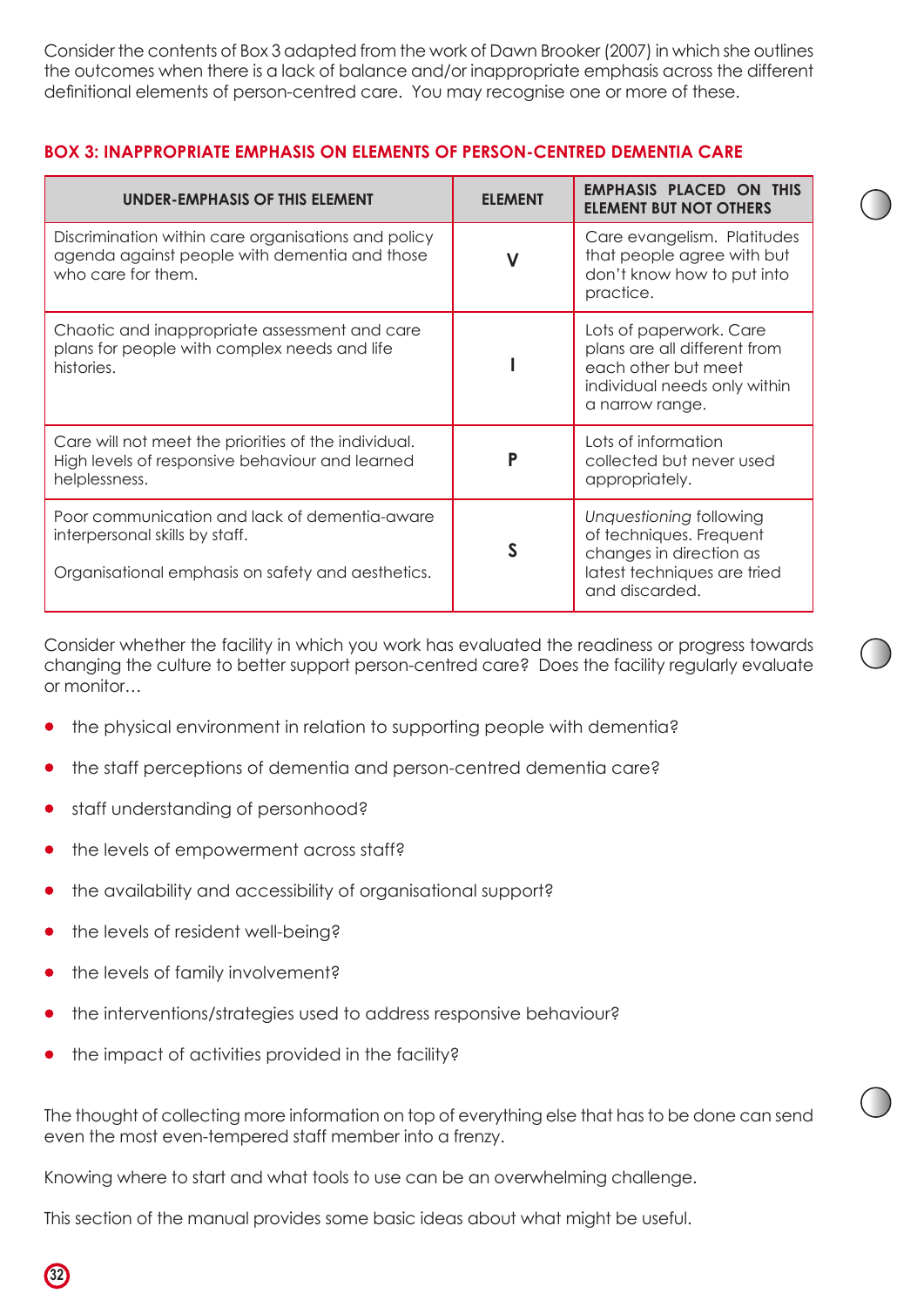## **ASSESSING AND MONITORING PERSON-CENTRED DEMENTIA CARE**

There are many tools available that can be used to determine the extent to which a residential aged care facility is delivering person-centred care. Regardless of what tool you decide to use, the key is that it provides a comprehensive assessment so that areas for improvement to support resident well-being can be identified.

This will provide the baseline on which you will be able to prioritise where to put your energy and resources in the first instance. The same tool should be used to provide ongoing information to track change and improvement over time.

The Dementia Dynamics<sup>™</sup> support website will provide links to a range of tools that may be useful to you in assessing and monitoring person-centred dementia care from the organisational level through to resident quality of life. In this manual, we identify some key tools that are used in many countries with success.

#### **USING THE VIPS FRAMEWORK**

The VIPS definition of person-centred care, as outlined in Section 1 of this manual and the eLearning DVD, is the basis for the VIPS Framework Tool. This tool enables facilities to assess the relative strengths and weaknesses with regard to providing person-centred care. The VIPS framework can be used on three different levels (Brooker, 2007):

*To raise awareness of person-centred care across the organisation:*  $\blacktriangleright$ A group leader uses the questions in the tool to facilitate a discussion about each question. The composition of the group depends on the size of the facility.

It is recommended that the group have people who work at different levels within the organisation, with responsibilities in different areas.

*To collect evidence and benchmark:* This requires the tool to be used in a more formal way to determine actual practice. Evidence can come from audits of records/paperwork, staff surveys and monitoring key indicators and critical incidents.

> *To plan actions for improvements in key elements:* Preliminary exploration or organisational strategic directions may have identified that the organisation needs to focus on one or two areas to really impact on practice.

Specific elements or indicators can be used to identify key areas of concern.

An electronic tool, "Care fit for VIPS", designed by Worcester University can be found online. You can manage your own development, establishing a more person centred organisation using this framework.

#### http://www.carefitforvips.co.uk/

This link and the link to download a PDF version of the tool will be available on the Dementia Dynamics<sup>™</sup> support website.

The support website will also provide you with access to additional information about the VIPS Framework and you can 'Ask the Expert' for advice about implementing the VIPS Framework in the facility in which you work.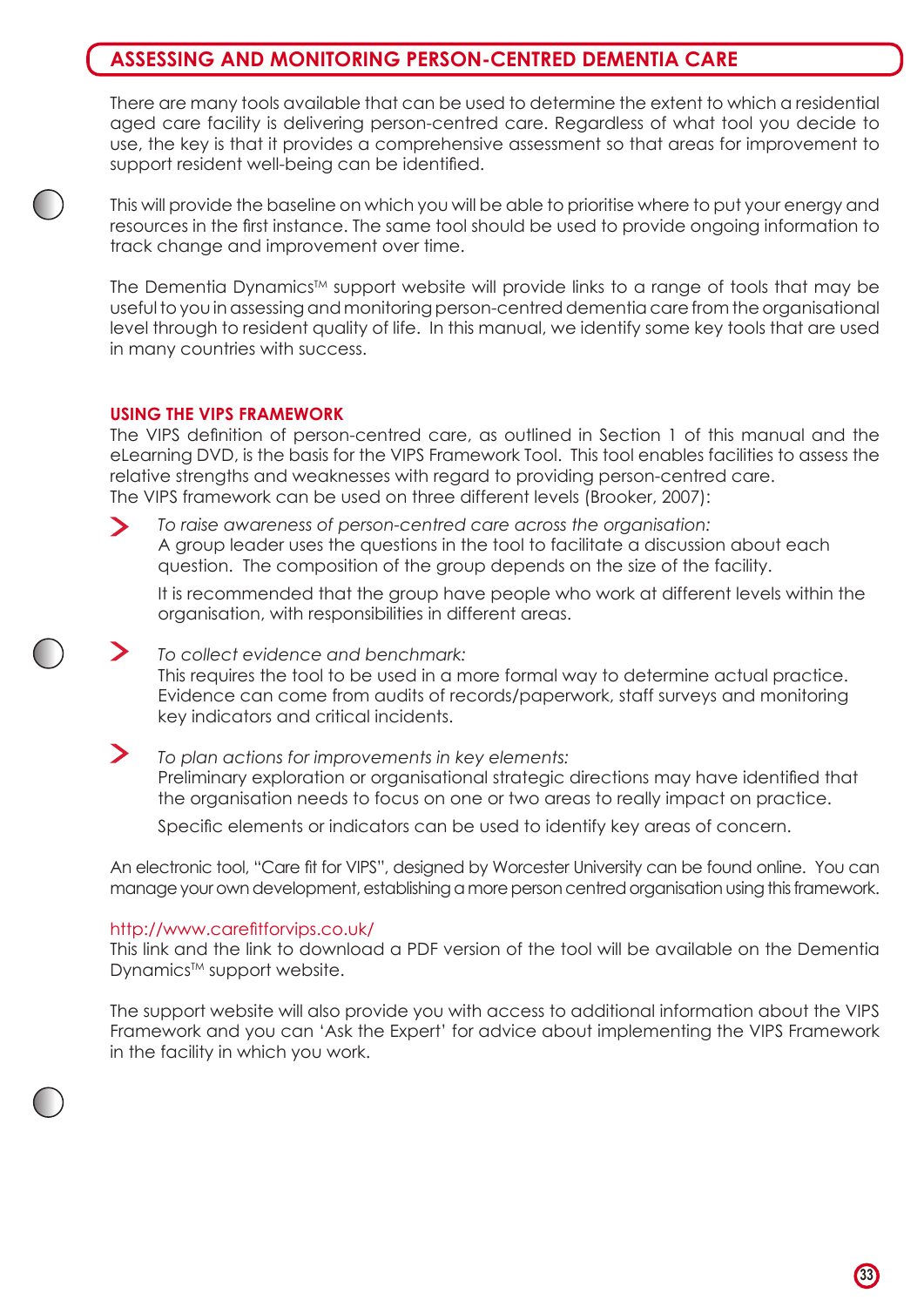## **STAFF KNOWLEDGE AND PRACTICES RELEVANT TO PERSON-CENTRED DEMENTIA CARE**

There are a number of tools that have been developed in recent years to measure personcentred practice. Two that have been widely used in Australia are:

Person-centered Care Assessment Tool (P-CAT): The tool consists of 13 items in three subscales: personalising care, organisational support, and environmental accessibility (Edvardsson, Fetherstonhaugh, Gibson, & Nay, 2010).

The tool contains three sub-scales; the first seven items provide information about the extent of personalising care, the next four items identify aspects of organisational support provided and the final two items cover environmental accessibility.

Individualised Care Inventory (ICI): The short version of this tool is 21 items in four sub-scales: knowing the person, opportunity for resident autonomy and choice, communication between staff and communication between staff and residents (Chappell, Reid, & Gish, 2007).

The P-CAT has the potential to provide a snapshot across the organisation of the extent of personalising care and the amount of organisational support staff feel they receive to be personcentred. VIPS elements are captured in the various sub-scales.

The ICI provides an overall score that can indicate where the facility sits in terms of benchmarks provided on the Dementia Dynamics<sup>™</sup> support website from current Australian data available. Sub-scales can be used independently to monitor specific elements of interest.

For example, if you are implementing a life story program, you may want to use the 'Knowing the Person' sub-scale to draw a baseline of information and then use the sub-scale to monitor whether staff have a better understanding of the people in their care once the life story program has been running for a set period of time (ie. 6 or 12 months following implementation).

The 'Opportunity for Resident Autonomy' scale may be particularly useful. The short version provided in this manual , is a good measure of the general institutional situation and can clearly indicate if staff are task-oriented as a result of the organisational context.

In the previous section, the significance of communication was highlighted. With two subscales specific to communication, the ICI provides information that could identify any issues with communication that may exist.

Both of these tools can provide important information on the practice of person-centred care that can be used to prioritise and target areas of weakness, and build on areas of strength.

Complementing the ICI is a 20 item measure of family involvement that has recently been validated in Australia (Irving, 2014). This tool can provide the organisation with specific and actionable information with which to review their practices where appropriate and target efforts towards those aspects of involvement that are most important to the family members in this setting.

All of these tools are available in the appendix of this manual and on the Dementia Dynamics™ support website.

#### **MEASURING PERSONHOOD**

Quality person-centred dementia care acknowledges the full personhood of the individual to ensure that people living with dementia are included, heard, and understood.

Research shows that having stronger positive beliefs about personhood in dementia increased the likelihood that health providers would select analgesics and non-pharmacological interventions, and decreased the likelihood of selecting psychotropic medication (Hunter, Hadjistavropoulos, Smythe et al, 2013).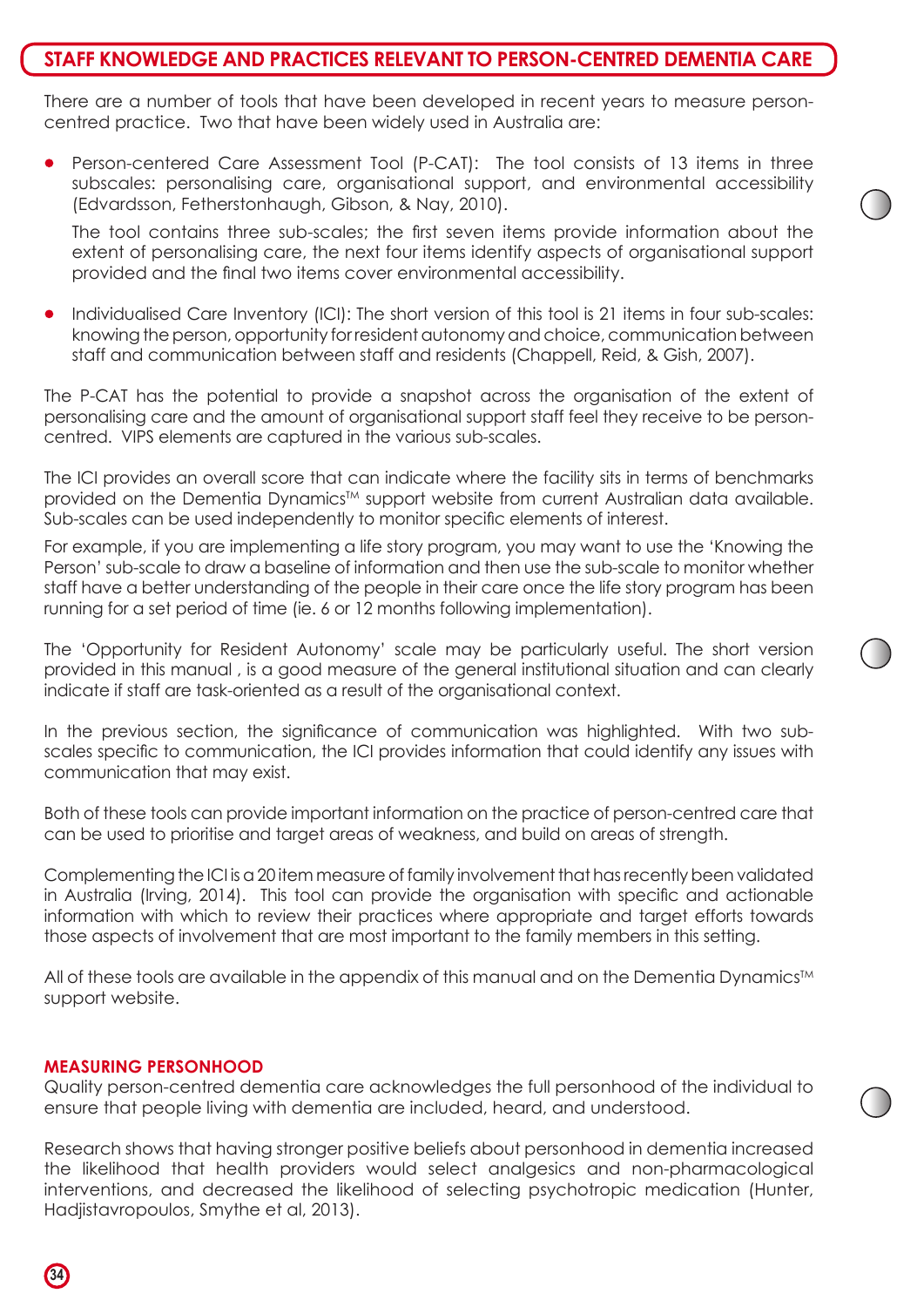There are significant benefits from preserving personhood (Buron, 2009). By supporting personhood, it is more likely that the needs of the person with dementia will be met and therefore, responsive behaviour will diminish. For staff, strengthening individualised care that supports personhood contributes to increased job satisfaction and staff retention.

While there have been a number of tools developed to measure person-centredness, it is only recently that a tool has become available that tells us more about how people understand and support personhood. The Personhood in Dementia Questionnaire (PDQ) is a 20 item tool that could be used to determine staff attitudes and practice in relation to the personhood of people with dementia.

This could be a useful tool in developing education programs for staff in facilities that want to improve person-centred practices that support personhood. It is provided in the appendix.

## **DETERMINING THE THERAPEUTIC VALUE OF THE PHYSICAL ENVIRONMENT**

Just as we can make our own homes comfortable, safe and functional, there are ways to make a RAC facility less institutional and more comfortable, safe and functional as a place to live and work.

There is now a body of evidence that provides a foundation for making decisions about how we design enabling physical environments, how we can make existing environments better and how we can better utilise physical environments to support people with dementia and those who provide care for them. From this evidence a number of tools have been developed to guide the development of enabling environments.

Many of these can be found on the Dementia Dynamics<sup>TM</sup> support website but we have identified the Environmental Audit Tool as one that other Australian RAC facilities have found useful.

Even a small environmental change, such as re-arranging furniture in public spaces, can have a significant impact. However, always consult with staff when considering even these small changes as they will need to understand why the change is occurring to be able to appreciate it and use the changed environment appropriately.

#### **THE ENVIRONMENTAL AUDIT TOOL (EAT)**

The EAT takes about 15 minutes to complete. It is based on 10 principles of design for people with dementia and the questions are simplified making the tool easy to understand and the questions easier to answer.

The tool comprises 72 questions grouped into 10 sub-scales of safety; size; visual access; reduction of unnecessary stimuli; highlighting of useful stimuli; provision for wandering and outdoor area; familiarity; privacy and community; community links; and domestic services. It's value has recently been recognised in the Australian Aged Care Quality Agency in its March 2014 newsletter.

We recommend this tool as you do not need any specific knowledge about the physical environment to complete it. If you can observe, you can provide a response to each of the questions contained in the tool.

This tool is available to print out from the Dementia Dynamics<sup>TM</sup> eLearning DVD and the support website (www.dementiadynamics.com.au).

The EAT can also be found on the 'Enabling Environments' website (see website address below), along with a number of other useful audit tools, some of which audit the complete environment and others which are useful in auditing specific environmental elements (e.g. lighting, gardens).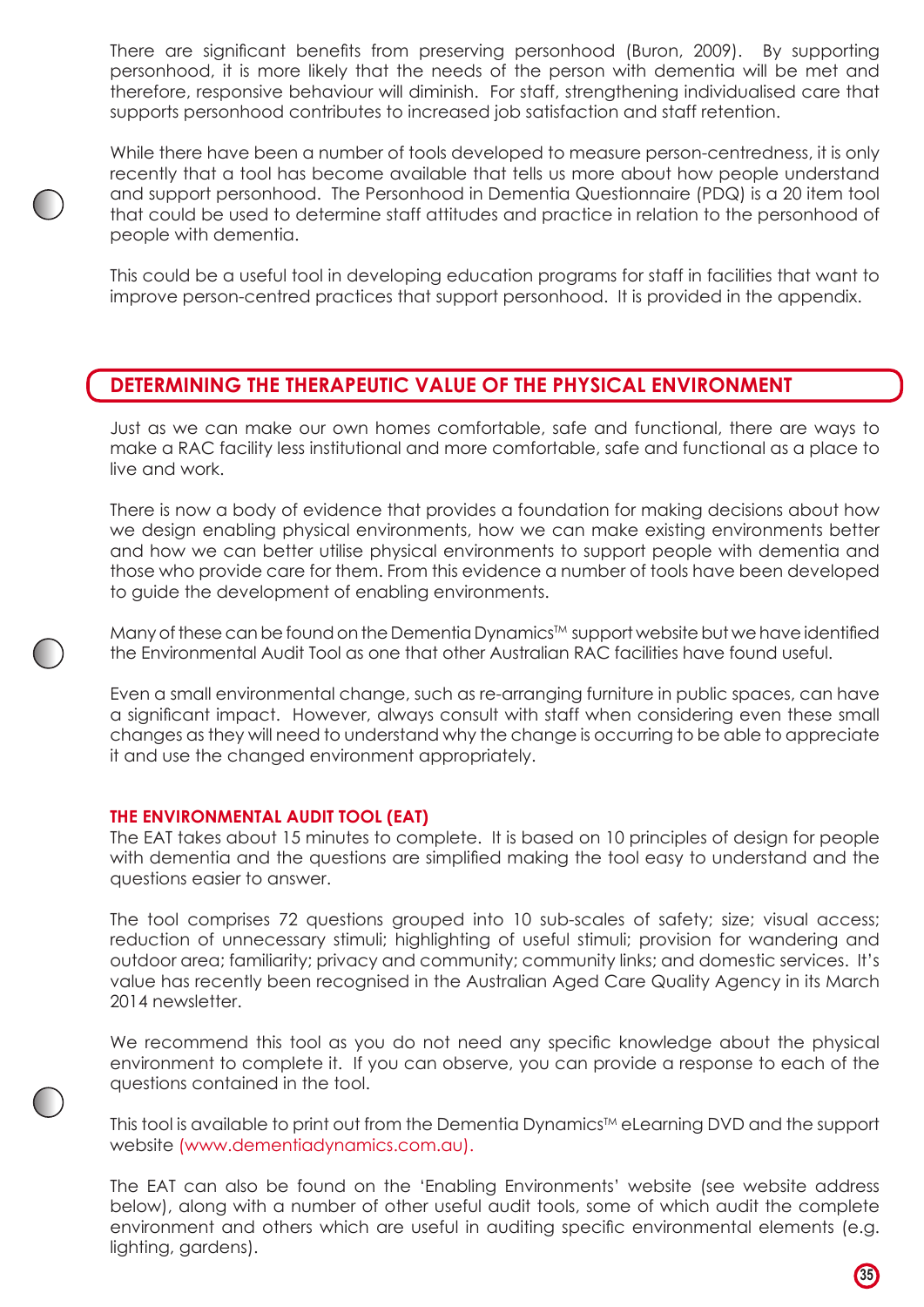#### **WHEN TO AUDIT THE ENVIRONMENT**

If an audit of the environment in relation to its utility for people with dementia has never been completed, then you should do one as soon as possible. It is a valuable exercise and can highlight some fundamental issues in the physical environment which may not be evident currently.

You should certainly audit any area you are anticipating modifying or enhancing, as you may find that what you want to do is not suitable or appropriate. Again, we would stress that if an environmental audit has not been done previously, it is probably worth doing the whole facility before deciding on any expenditure in a particular area. It may be that your dollars could be better spent elsewhere, providing more impact and benefits for residents and staff than what was initially intended.

#### **FROM RESULTS OF EAT TO MAKING EVIDENCE-BASED DECISIONS TO MAXIMISE THERAPEUTIC VALUE**

There are two very useful websites available to help you make sense of the results of your environmental audit.

Dementia Enabling Environments is a virtual information centre that is both interactive and dynamic. It is based on the evidence and principles from which the EAT was developed.

#### http://www.enablingenvironments.com.au

This is the address for the homepage of the Enabling Environments website.

There are specific areas for 'care environments' (residential aged care) as well as 'gardens and nature'.

The site is easy to use and will provide you with links to a range of other information and resources.

It enables you to:

- Explore different settings in the care environment and gardens to find out how to apply key principles for developing enabling environments;
- Visit and engage in discussion groups to ask questions;
- Explore the resources available relevant to enabling environments
- Learn about the 10 key design principles for quality dementia design as you explore the website.

If you are engaging with any designers or architects, don't forget to give them the 'Enabling Environments' website so that they can also see what would be useful to your residents and staff.

A second site that you may find useful is the Victorian Department of Health Dementia Friendly Environments: A Guide for Residential Care

#### http://www.health.vic.gov.au/dementia

This site is also interactive and has lots of information that would be useful in determining a course of action from the results of your environmental audit.

If you are looking for something specific, this website has an 'A-Z of strategies' – so if you are particularly interested in doing something about the dining room in your facility, you can go directly to 'dining room essentials' in the A-Z of strategies. On the same page you will find links to other relevant entries such as colour, eating and interior design.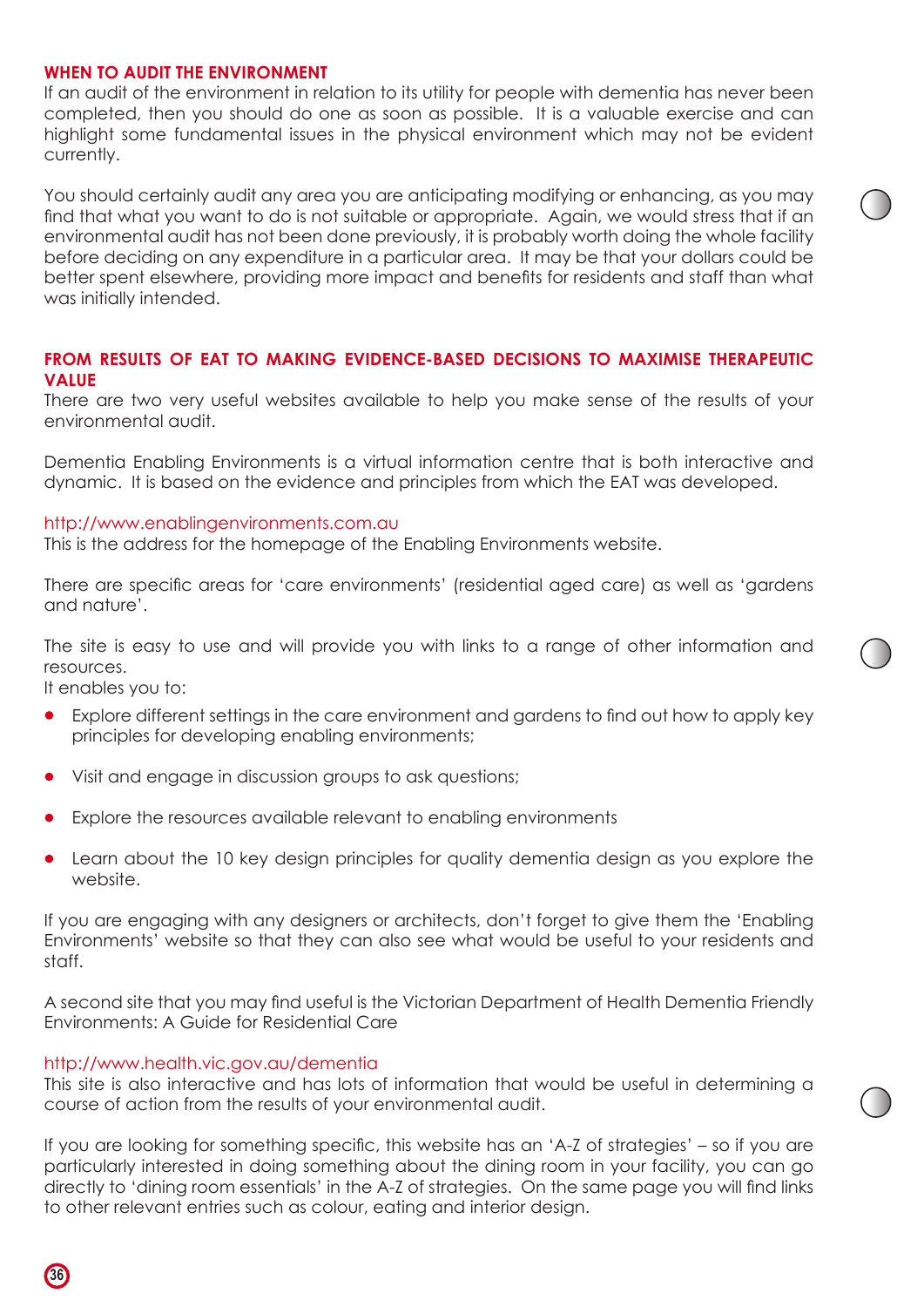There are plenty of pictures in the various sections that you can move over to reveal specific information about what is good or not so good about the environment in the picture.

This site is broader than just the physical environment and has a lot of information on enhancing the social environment as well (e.g. sections on 'maintaining personal identity' and 'personal enjoyment').

The Victorian Department of Health also has the Residential aged care services built environment audit tool that is available online.

#### http://www.health.vic.gov.au/agedcare/services/resi\_audit\_tool.htm

This tool is specific to the built environment, has simple yes/no/not applicable response categories and links each question to tips and other resources.

It also does not require any pre-existing knowledge of the environment and is based on observations of the existing environment. It does take longer to complete if you are auditing the entire facility. However, it is divided into sections that can be done individually.

## **MEASURING RESIDENT OUTCOMES**

It is standard practice in aged care to monitor a range of clinical indicators and the quality of life of residents. When providing education to staff or making changes to the physical or social environment, it is important to monitor resident outcomes.

#### **RESPONSIVE BEHAVIOUR**

As the focus of the Dementia Dynamics<sup>TM</sup> Toolkit is responsive behaviour, tools that provide insight into relevant issues should be one aspect of measuring resident outcomes.

The Cornell Scale for Depression in Dementia is one tool that would already be utilised in all Australian RAC facilities, as it is part of the Australian Government's Department of Health and Ageing's Aged Care Funding instrument.

Another tool often recommended is the Cohen-Mansfield Agitation Inventory (CMAI) which measures the frequency with which common responsive behaviour occurrs. This tool is not for determining the cause of the behaviour – it is merely a scale that can provide you with information about how many times a particular responsive behaviour occurs in a given time period.

Ratings rely on careful observation of the resident over a two-week period prior completing the survey. The staff member responsible for filling out the form will need to liaise with staff on the other two shifts to give reliable data about the behaviours over the 24 hour period.

This can be found in the Dementia Dynamics™ eLearning, in the appendix of this manual and is available to download from the Dementia Dynamics™ support website.

#### **WELL-BEING**

Well-being in dementia is viewed as a complex interaction of a person's neurological state, their physical health, their personality, social world and background. For well-being to occur, care and attention must be focused on the uniqueness of the person, their tastes and abilities and their choices.

In the past well-being has largely been evaluated using quality of life measures, of which there are many. The DEMQOL and DEMQOL proxy are probably the most widely used of these quality of life measures for people with dementia.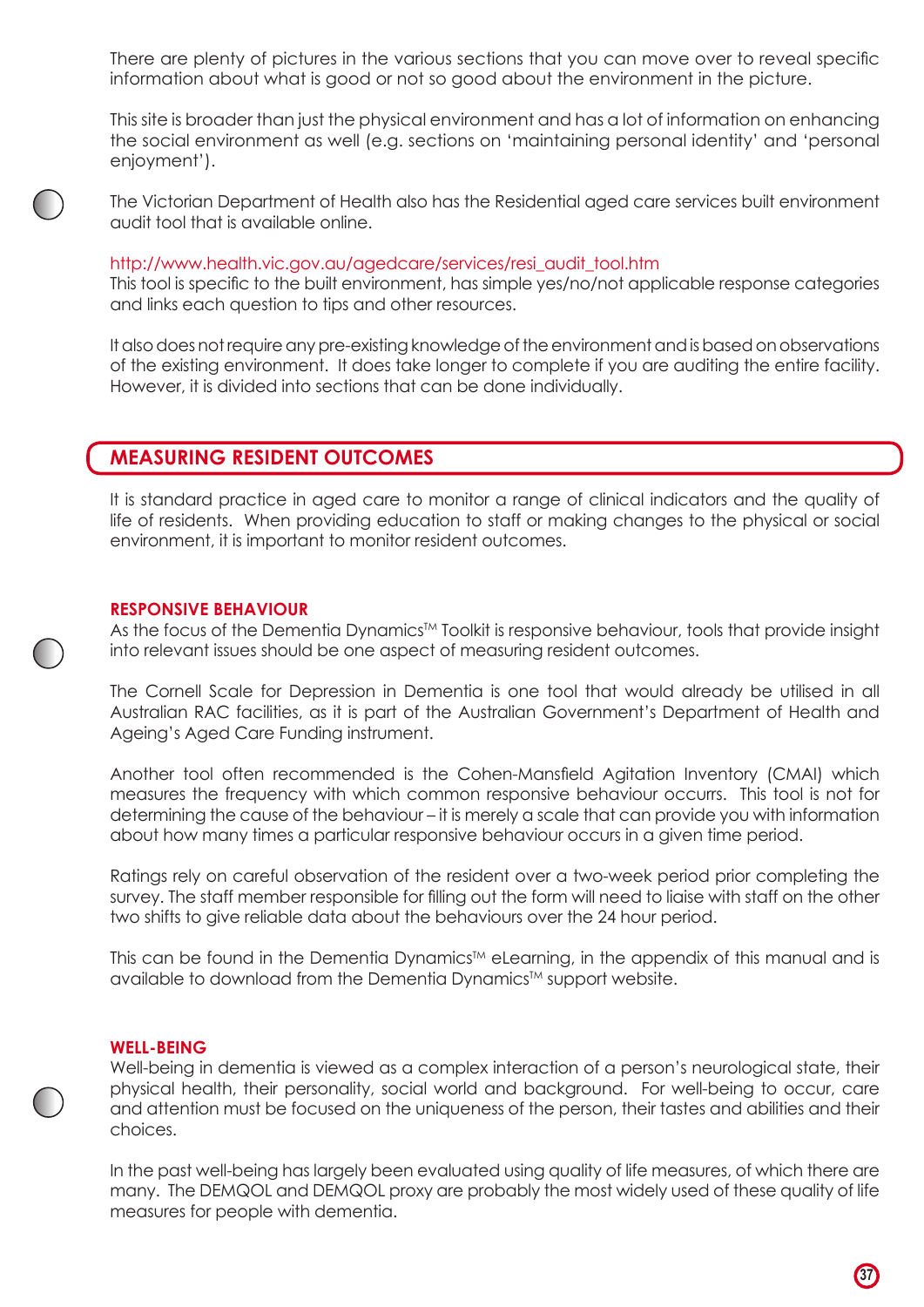One of the main influences on residents' wellbeing is the interaction with their professional caregivers. Psychologists from the University of Bradford designed an observational tool in the 1990's that looked at the care of people with dementia from the viewpoint of the person with dementia.

Known as Dementia Care Mapping (DCM), it is now used worldwide for the purposes of assessment; development of care by repeated cycles of mapping, identification of training needs and staff development, quality assurance and research. As the social world that surrounds a person with dementia can have a positive or negative effect on well-being, DCM can help us to understand this world more clearly and assist us to develop care that is person-centred. DCM requires training that is available in Australia.

Links to more information about these tools will be available on the Dementia Dynamics support website (www.dementiadynamics.com.au)

#### *THE PANSiS: A TOOL FOR MONITORING RESIDENT WELL-BEING*

The Dementia Dynamics<sup>™</sup> Toolkit includes The PANSiS, a newly developed tool that can be readily used by staff in aged care to measure the well-being of people with dementia. The emotional response of the individual to engagement (or lack thereof) can be an indicator of his or her personhood being either supported or unsupported.

The PANSiS has been developed based on the signs of ill-being and well-being that underpin DCM. A list of emotional responses to engagement provides a picture of the individual's state of personhood by observing positive and negative indicators of well-being and ill-being.

The positive indicators are characterised by signs that people are engaging with the world around them and experiencing positive feelings. The negative indicators are characterised by signs that people are withdrawing, or disengaging, from the world around them and experiencing negative feelings. Information collected is evidence of a person's positive and negative experiences which, taken together, create their overall experience of well-being. It can be used to:

- Monitor how individuals with dementia are faring over time;
- Provide a framework and a language for carers to think and talk about the social and emotional needs of people with dementia;
- Base assessments of social and emotional needs on careful observation and listening to what people have to say;
- Underpin care plans addressing social and emotional aspects of care.

The information collected can be used in care planning or in a needs-based cycle (DAPIR) to consider how to:

- Support situations that lead to positive behavioural signs recorded as 'strong' on the profile (e.g. social contact, warmth and affection);
- Promote situations that might generate positive behavioural signs recorded as 'weak' on the profile (e.g. humour, helpfulness);
- Respond to negative behavioural signs (e.g. pain, distress, boredom) in a comforting way;
- Avoid situations that generate negative behavioural signs;
- Minimise the effects of factors that put well-being at risk.

**38**

This tool is contained on the Dementia Dynamics<sup>™</sup> eLearning DVD, in the appendix of this manual and will be available to download from the Dementia Dynamics™ support website.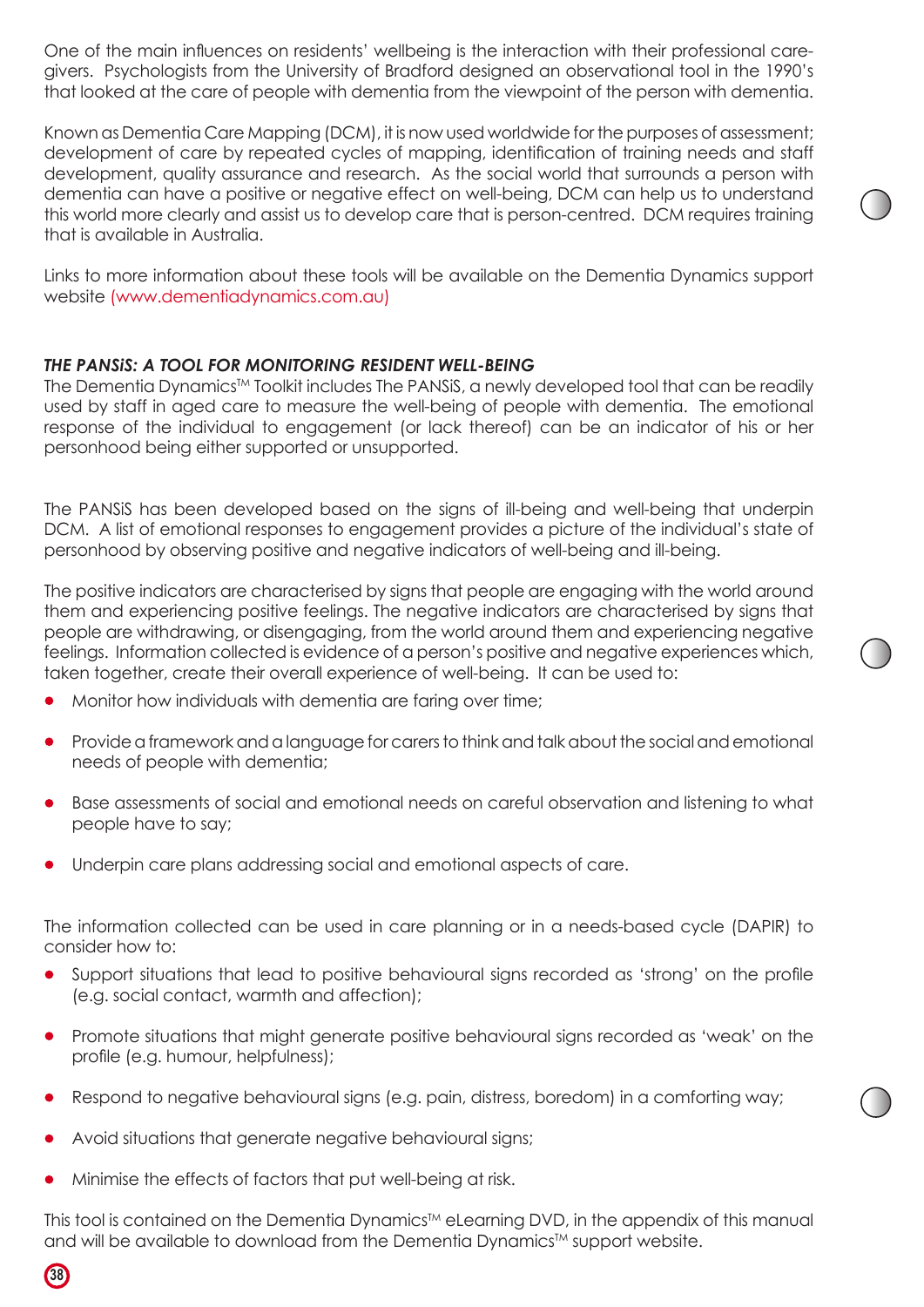## **RECOMMENDATIONS FOR USING THE ASSESSMENT TOOLS**

 $\bigcap$ 

 $\bigcirc$ 

| <b>THINGS TO DO</b>                                                                                                                                                                                                                        | <b>WHY</b>                                                                                                                                                                                |  |
|--------------------------------------------------------------------------------------------------------------------------------------------------------------------------------------------------------------------------------------------|-------------------------------------------------------------------------------------------------------------------------------------------------------------------------------------------|--|
| Have all new staff complete the P-CAT and<br>PDQ.                                                                                                                                                                                          | Use results to ensure new staff have access to<br>appropriate education/mentorship/coaching to<br>enhance their understanding of person-centred<br>dementia care.                         |  |
| If a significant number of your staff have not<br>completed any dementia care education<br>in the past 12/24 months it may be useful to<br>have all staff complete these tools.                                                            | As a one-off to determine the levels of dementia<br>education that may be required or areas that<br>need to be targeted in training.                                                      |  |
| Use the ICI annually to review staff-based<br>perceptions of individualised care and to<br>guide planning/strategies to build on strengths<br>and target areas of weakness.                                                                | Strengths can be the basis of specific projects<br>to build further capacity in staff or new ideas<br>for enhancing the social environment/care<br>practices.                             |  |
|                                                                                                                                                                                                                                            | Lower scoring areas can be the basis for quality<br>improvement strategies, reviewing policies and<br>practices, targeting education and training or<br>revising teams/teamwork etc.      |  |
| Use any of these tools for evaluating the<br>impact of person-centred dementia care<br>education or the P-CAT or specific sub-scales<br>of ICI to evaluate components of projects/<br>programs enhancing person-centred care<br>practices. | Using validated measures to provide evidence<br>of good outcomes is essential for both internal<br>and external reviews of quality improvement<br>and can impact on resource allocations. |  |
| Use the EAT to audit the environment and<br>if required, use other appropriate tools<br>specific to understanding the value of the<br>environment for people with dementia to<br>audit specific areas such as gardens.                     | Built environments are usually audited in terms<br>of standards and legislation and not in relation<br>to the facility's ability to support people with<br>dementia.                      |  |
|                                                                                                                                                                                                                                            | Making changes without an appropriate audit<br>may exacerbate issues for people with dementia<br>and for staff.                                                                           |  |
| Implement the PANSiS to monitor well-being<br>as a clinical indicator.                                                                                                                                                                     | Being person-centred is central to residents<br>experiences and emotions.                                                                                                                 |  |
|                                                                                                                                                                                                                                            | Monitoring well-being is extremely useful in<br>addressing responsive behaviour.                                                                                                          |  |
|                                                                                                                                                                                                                                            | It can also contribute to staff understanding of<br>people with dementia in their care.                                                                                                   |  |
| Consult with and inform staff of the<br>introduction of new tools and why their<br>participation is important.                                                                                                                             | Staff will participate more fully and be more likely<br>to accept changes as a result of information<br>from tools if they are engaged in the process.                                    |  |
| Involve staff in decision-making in relation to<br>information from the tools used.                                                                                                                                                        |                                                                                                                                                                                           |  |